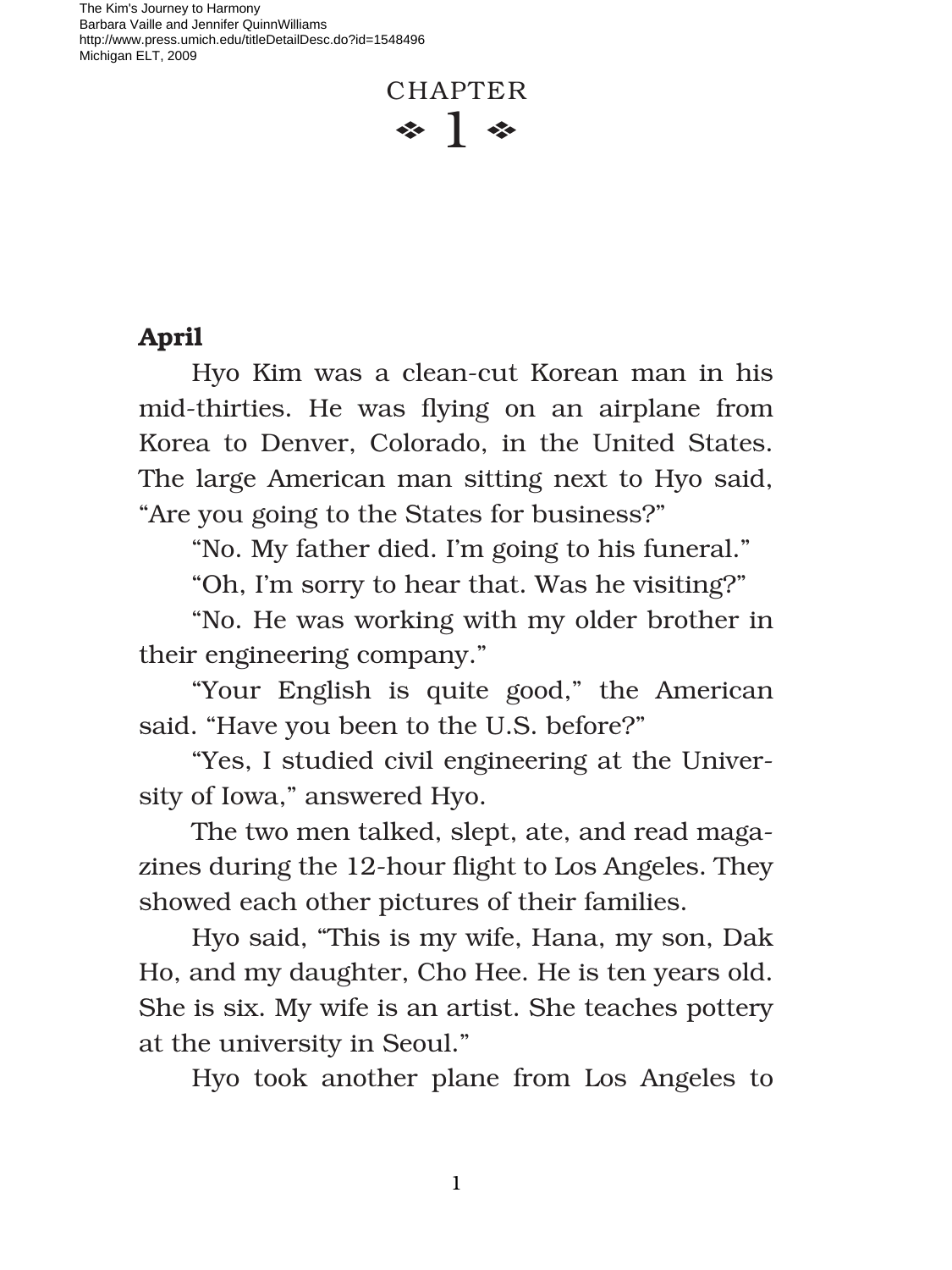Denver. His brother, Kwan, picked him up at the airport. They drove on the interstate highway, I-70, into the city.

*"Kwan, how are you? Is Mother well? How is your family?"* Hyo asked.

*"We are fine, sad, but fine. I'm glad you arrived safely. Mother will be happy to see you."*

The two brothers had only seen each other once since Kwan and his family moved to Colorado seven years ago. Hyo glanced at Kwan. He was still the older brother that Hyo looked up to when they were younger, but he had changed. Kwan was more serious and seemed worried. His face was white from lack of sleep. He was heavier, with stooped shoulders.

Kwan's house was near the Flower Park. It was a small, red brick house surrounded by tall shade trees and spring flowers. The door opened. The brothers' mother stepped out, followed by Kwan's wife, Mi Sun, and their 16-year-old daughter, Su Jin.

Hyo went to his mother and hugged her. Then, with a slight bow of his head, he said, *"Mother, how are you feeling? Are you in good health?*"

*"I'm fine, my son,"* she said. *"Come in."* 

As the oldest male, Kwan was in charge of all the funeral preparations. Here in the United States, only some of the traditional Korean customs were followed. All the family wore white armbands with a black stripe in the center.